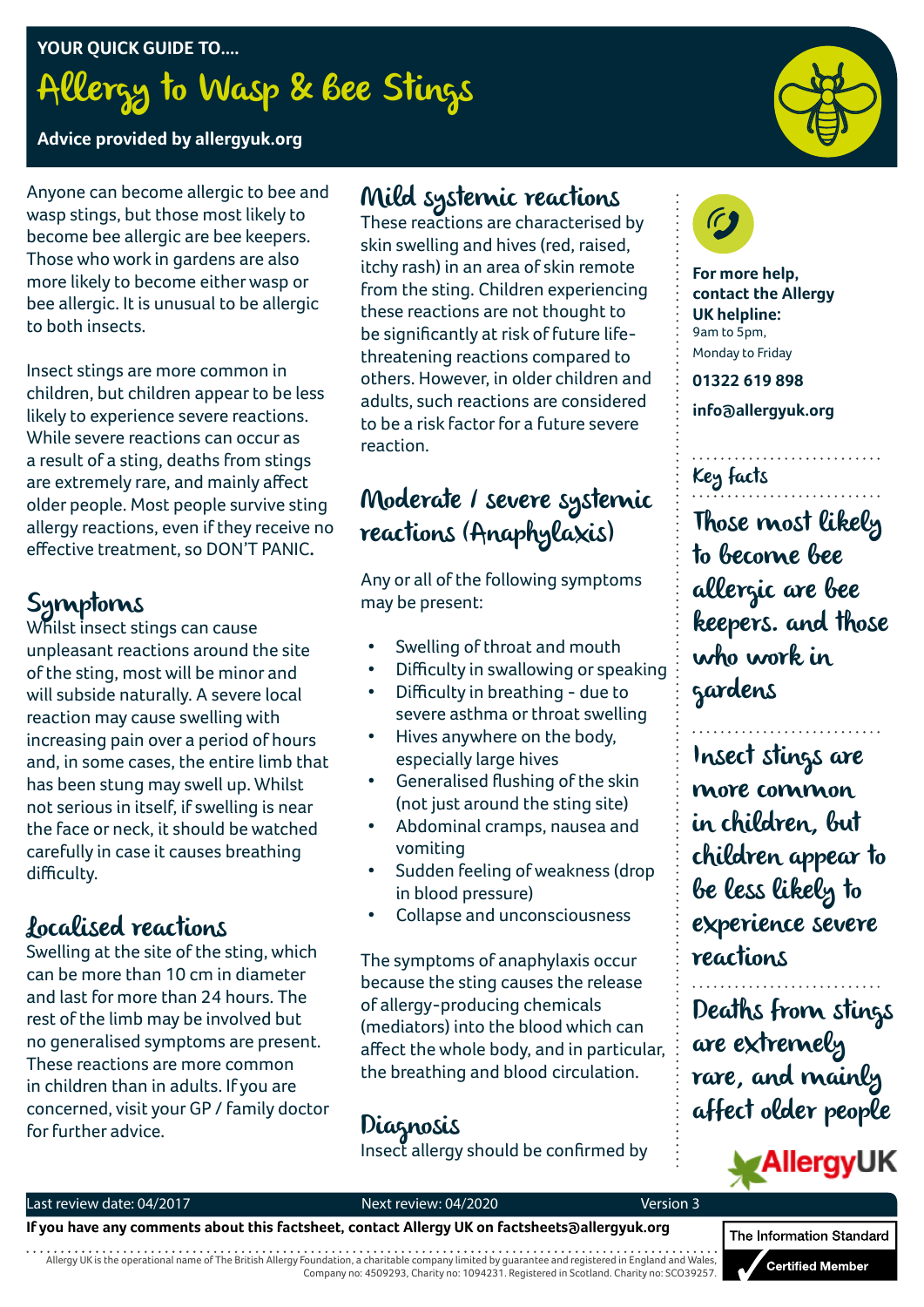# **YOUR QUICK GUIDE TO....** Allergy to Wasp & Bee Stings



#### **Advice provided by allergyuk.org**

measurement of the allergen specific IgE antibody in blood (this involves no risk to the patient), although these blood tests are not 100% reliable. Note that skin prick testing alone may be not reliable for diagnosing allergy to bees and wasps, so skin tests may be performed which involve a small injection under the skin, known as an intradermal injection. This can be a little painful, but is not known to cause anaphylaxis when performed according to agreed guidelines. These tests are available at NHS allergy clinics.

It is important to be referred to an Allergy Specialist as people at risk of future severe reactions should be given an adrenaline auto-injector device and taught how to use it.

It is essential that those at risk and families/ associates of anaphylactic individuals are experienced in the administration of adrenaline using one of the prescribed devices called Adrenaline Auto Injectors (AAI's). All these companies can provide practice devices. The necessary techniques should be practiced under the supervision of somebody trained such as an allergy nurse or specialist. It is essential to ensure that the prescribed adrenaline is not out of date. Venom allergic people should keep two dose units of adrenaline with them at all times. A repeat dose may be needed while awaiting the arrival of emergency services.

### Management

If the bee sting has been left behind, it can be helpful to remove it gently in order to prevent further venom release. Do not pull it out with your fingers, and this may squeeze the venom sac causing the opposite effect. It is best to flick the sting out with your nail. Generally speaking, wasps do not leave their sting behind, this means that they may sting you more than once. If possible place an icepack or similar on the area of the sting and ideally sit down or lie down, especially if feeling faint (if this happens call an

ambulance, see point 2 below)

- **1. Localised reactions** (involving swelling of affected area, urticaria and flushing): Use a nonsedating, rapid acting antihistamine as advised by your GP or pharmacist. Large local reactions can also be treated with oral steroid tablets. Soon after the sting and repeated daily for up to 3 days. These tablets will need to be prescribed by your GP.
- **2. Anaphylactic reactions:** (A severe allergic reaction) If an adrenaline (epinephrine) autoinjector device is available, use it immediately.
	- An ambulance should be called immediately (999). The controller must be told that the patient has anaphylaxis (pronounced ana-ferlaxis)
- Keep the patient lying down and stay with them. Don't let them stand up or walk, where possible, raise their feet up.
- If they have not recovered in 5 minutes, give a second adrenaline injection, if available
- Even if the patient recovers quickly, they must still go to hospital for observation in case of delayed or repeated reactions.
- If the patient has an asthma blue inhaler, they should use it AFTER the injection. But do not delay administering the adrenaline injection

### Desensitisation

Many NHS allergy clinics offer desensitisation. This involves injections of diluted wasp or bee venom at regular intervals, usually monthly after an initial build-up course, for up to 3 years. Desensitisation is a very effective way of reducing the risk of a severe reaction to an insect sting in the future, but must be performed in a hospital as there is a slight risk of a reaction to the injection. For more information, see our factsheet on immunotherapy.



Last review date: 04/2017 Next review: 04/2020 Version 3

**If you have any comments about this factsheet, contact Allergy UK on factsheets@allergyuk.org**

Allergy UK is the operational name of The British Allergy Foundation, a charitable company limited by guarantee and registered in England and Wales, Company no: 4509293, Charity no: 1094231. Registered in Scotland. Charity no: SCO39257.